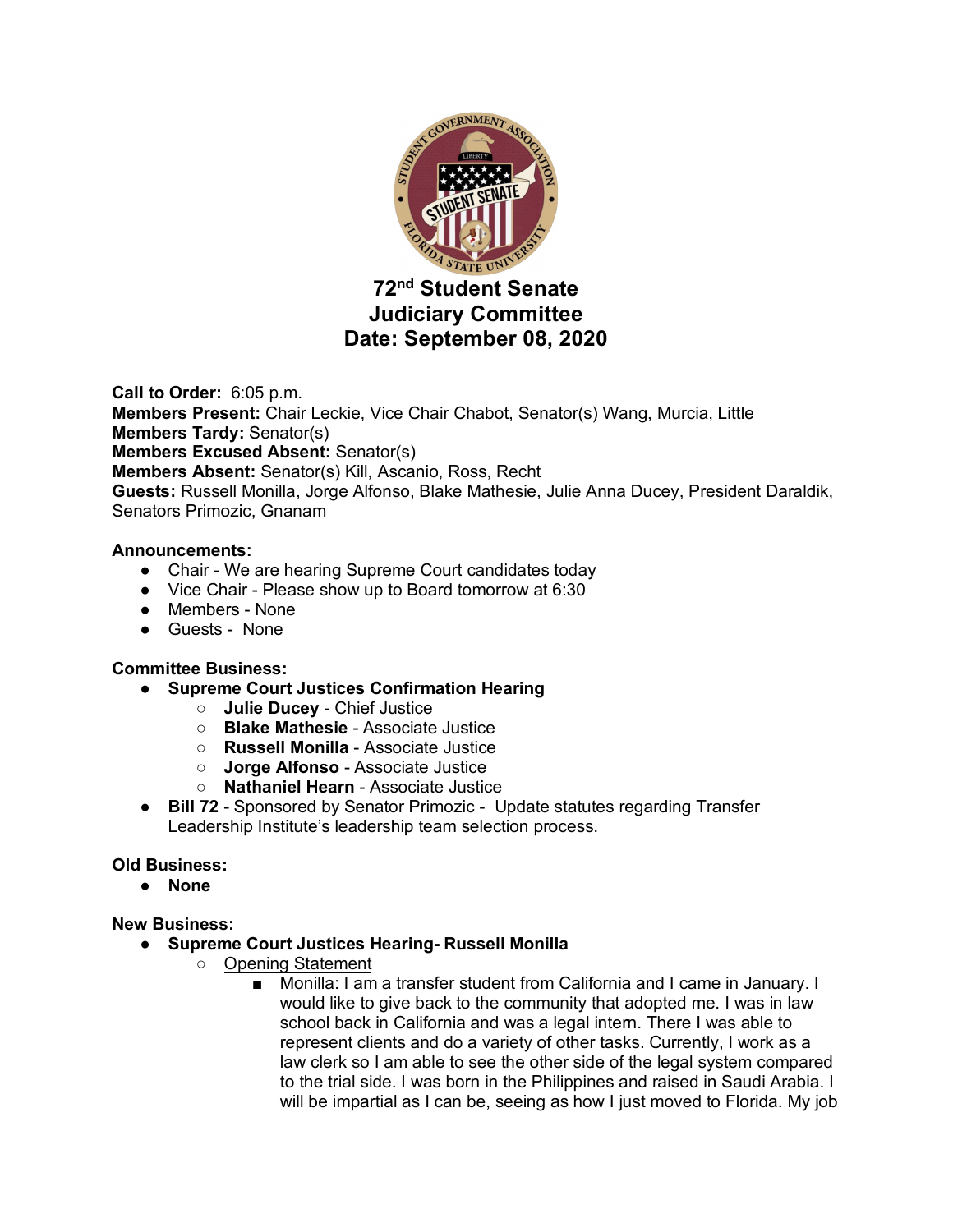would be to evaluate cases based on the law. Being a person of color in this position would allow me to understand a variety of backgrounds. I know that I would be good at this position and impartial. I would not care what people think of my opinions as they would be lawful and morally right

- Technical, Non-Debatable
	- None
- Senator Little moves to enter Round Table Discussion
- Senator Murcia seconds
- Round Table
	- Wang: Your application says that your faith influences your decision. How would that influence your role?
	- Monilla: My decisions would be solely based on the law and documents. My faith influences my personal morals but all of the decisions I make as a Justice would be based on our governing documents.
	- Wang: What is your evidentiary standard?
	- Monilla: That would be based on what our Constitution says
	- Chabot: Do you have any conflicts of interest that could appear in your role?
	- Monilla: No
	- Chabot: Name a time or case you studied where the law went against your personal beliefs and how did you process that?
- **TW: Rape**
	- Monilla: Statutory rape. It is a strict liability crime. While working at the public defender's office, several clients have said that they did all they could to see if they were a minor. Doesn't matter what he did to prevent this from happening. The law was extremely strict. I can see why but this person genuinely didn't know. But that is a law we have to deal with and all I can do is look at the law and defend my client. If I were a judge I would just have to look at the law. If I was a lawmaker, it would be different. Whatever the law says we have to uphold it.
- Senator Murcia moves to enter deliberations
- Senator Little seconds
- Deliberations
	- Little: Liked his answer to Chabot's question. Showed compassion for individuals while maintaining the letter of law.
	- Wang: I think he is a great candidate, especially with his diverse background.
	- Chabot: I agree. He showed that he can separate his personal beliefs from the decisions he would have to make as a Justice.
- Senator Little moves to forward the candidate
- Senator Wang seconds
- Closing
	- I just want to say that FSU deserves an impartial Justice, one that understands, is able to separate his personal beliefs, prove mercy where it can, and justice where it needs. I like to think I embody Leslie Knope, both with her impartiality and virtue.
- Vote
	- Little- Yes
	- Murcia- Yes
	- Wang- Yes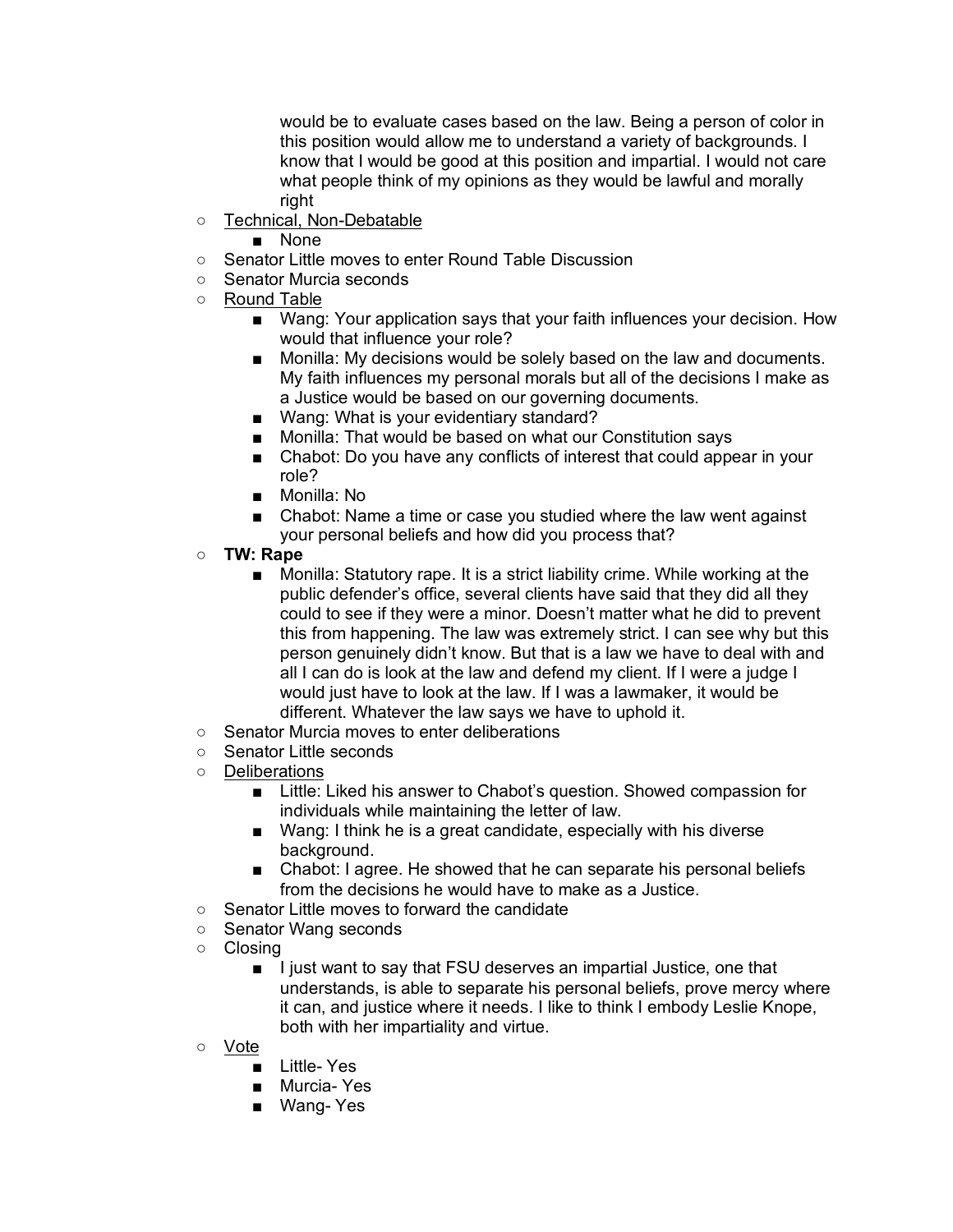- Chabot- Yes
- **RESULT**

## ■ **Candidate Passes**

### ● **Supreme Court Justices Hearing- Jorge Alfonso**

- Opening Statement
	- Alfonso: I am currently a 3L and I graduated undergrad from UF with a legal studies degree. I currently am not doing any internships or externships in preparation for this position. I have before, one with a defense firm and one plaintiff. I volunteered at an organization that helps with human rights violations. Being with the FL supreme court has prepared me tremendously for this position. I am currently enrolled in 4 classes. Want to go into JAG/military. I have not served on any judicial branch before but am excited about the future.
- Technical, Non-Debatable
	- None
- Senator Wang moves to enter Round Table Discussion
- Senator Little seconds
- Round Table
	- Wang: It says in your application that you would want to expel Fraternity and Sorority Life on campus if there is a case where someone is harmed in the chapter. How do you plan on advocating for that without alienating the student body
	- Alfonso: If the case comes before me, I will see that justice is served and follow the law. It's sad to see that loss of life and while I will follow the law in whatever it says, I will take it very seriously.
	- Little: What drew you to advocacy?
	- Alfonso: My family comes from Cuba and didn't have many options to progress in society. I want to do the best I can to follow in their footsteps. Advocacy was always at the top of my list. You can go so many different ways with law as seen in my experiences. I was very fascinated with our branches of government and the military, which is why I want to go into JAG then government.
	- Wang: What education do you have in regards to the LGBTQ community?
	- Alfonso: Basic knowledge, but I will learn more should cases arise. I don't feel like I'm behind but will learn if needed.
	- Chabot: Do you have any conflicts of interest that could appear in your role?
	- Alfonso: No
	- Chabot: Name a time or case you studied where the law went against your personal beliefs and how did you process that?
	- Alfonso: It will never go exactly your way. Minority opinions happen. You have to read and learn the law to best interpret it. There was a case in 2012 in the supreme court when Obamacare came out and I was not fond of the outcome but based on the law it seemed like the proper decision. You just have to go with the law.
- Senator Wang moves to enter deliberations
- Senator Little seconds
- Deliberations
	- Chabot: I was concerned about LGBTQ questions. Yes he was willing to learn more if needed but he didn't seem to think that he needed to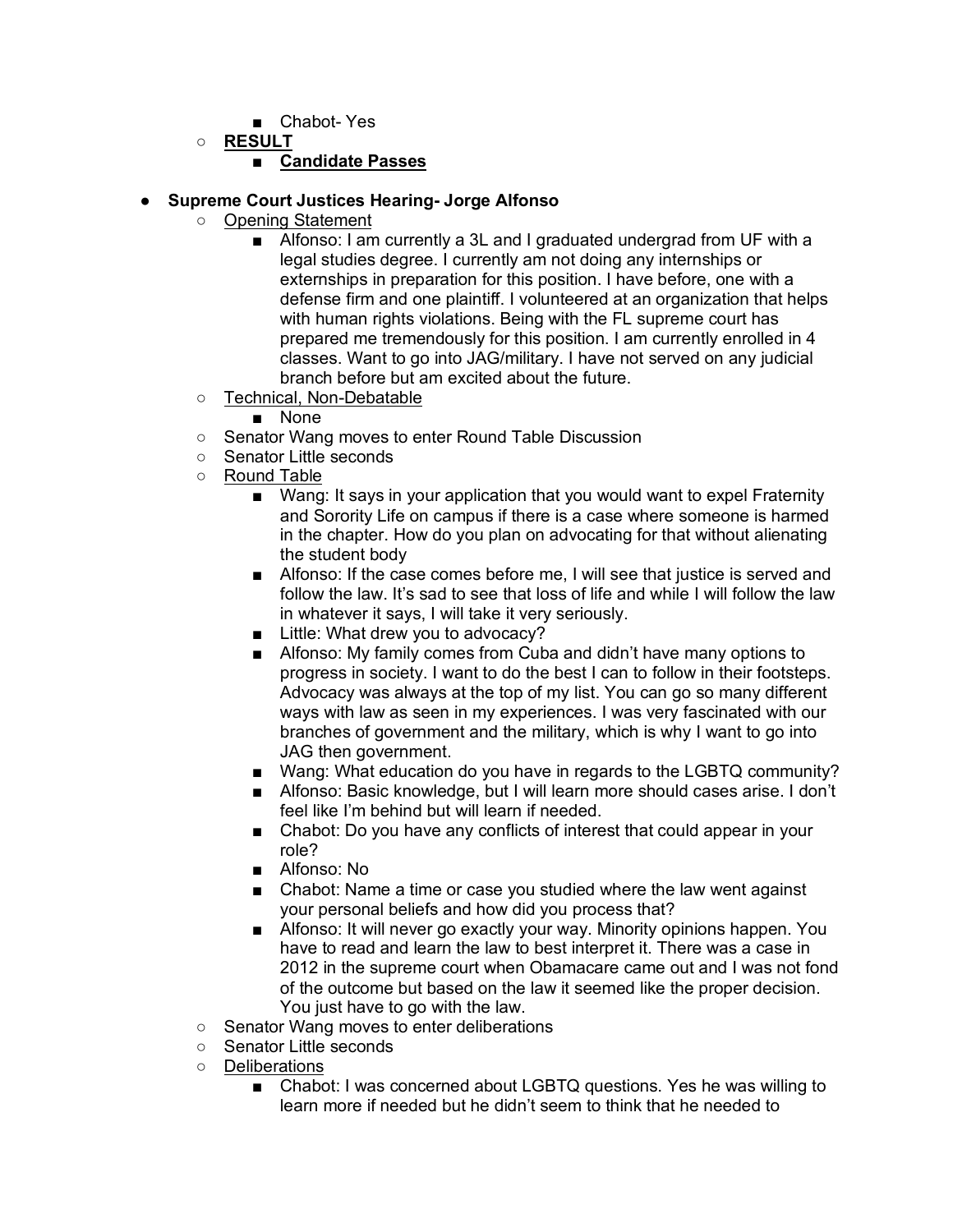- Wang: Echoing the sentiments of Chabot, I am also concerned. Overall, hearing how his parents impacted him was very clear and that he would be a good representative of the student body.
- Little: I was also concerned. Specifically about FSL but his answer was good in that he knows it's not necessarily his place.
- Murcia: I think that being an immigrant, he would be a good representative. We should encourage him to seek LGBTQ education resources.
- Senator Little moves to forward the candidate
- Senator Murcia seconds
- Closing
	- I want to thank the committee for considering me. I will do the best I can to follow the law, becoming an advocate but also interpreting what is given to me. I appreciate the questions and hope you understand my answers. I want to bring my experience from the FL Supreme Court to this position.
- Vote
	- Murcia- Yes
	- Little- Yes
	- Wang- Yes
	- Chabot- Yes
- **RESULT**

## ■ **Candidate passes**

- **Bill 72 Sponsored by Senator Primozic-** Update statutes regarding Transfer Leadership Institute's leadership team selection process.
	- Opening Statement
		- Primozic: It's pretty straight forward. TLI has to pick their boards at certain times. To be more inclusive they run at various times. This bill makes things run more efficiently. Gives them the option to do programs in fall and spring.
	- Technical, Non-Debatable
		- None
	- Senator Little moves to enter Pro Con
	- Senator Wang seconds
		- Chabot objects, Little withdraws
	- Senator Chabot moves to enter Roundtable
	- Senator Wang seconds
	- Round Table
		- Leckie: Are there any amendments since it's been 6 months?
		- Primozic: No
		- Chabot: I think it's great that it's now in spring as well as fall considering we get a large influx of transfer students in the spring. Moving applications makes the transition easier since most positions are appointed around that time and TLI is already going or even over by that time
	- Senator Murcia moves to call the question
	- Senator Wang seconds
	- Closing
		- Thank you
	- Vote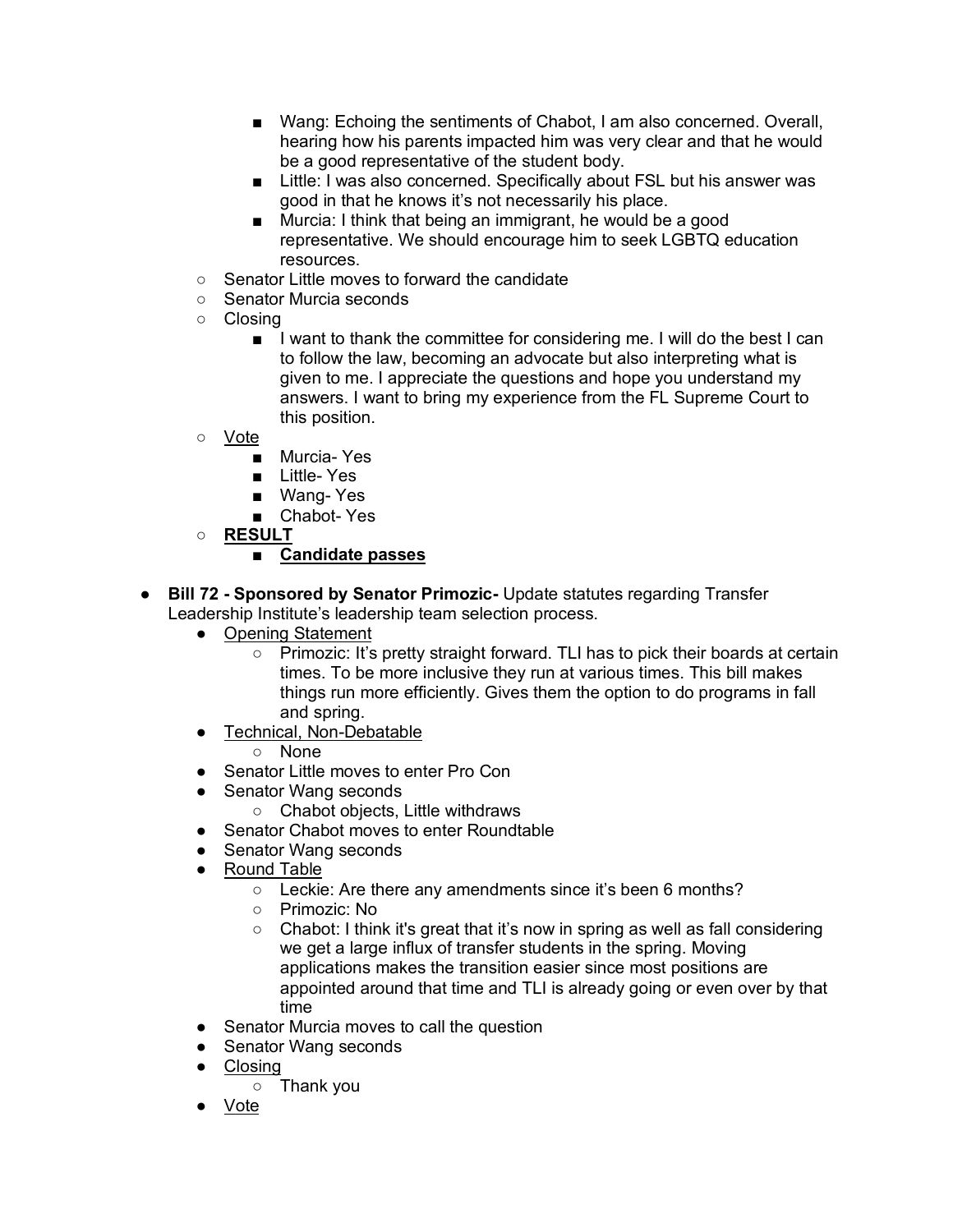- $\circ$  Y 4 (Murcia, Little, Wang, Chabot), N 0 (), Abstain 0 ()
- **Bill RESULT**

## ○ **PASSED**

#### **Chabot moves to recess until 7:05, Little seconds Little moves to end recess at 7:03, Wang Second**

### ● **Supreme Court Justices Hearing- Blake Mathesie**

- Opening Statement
	- Mathesie: I am a 2L. I went to UF undergrad. Currently, I am in the law seat for COGS. I have already resigned as Deputy Speaker of Judicial Affairs. Even though there is no statute against it, I will resign from COGS. I was Vice Chair of the elections commission and feel like I got a good experience there. Hopefully, we can avoid all Justices leaving at the same time. In undergrad, I was on the student conduct and greek conduct boards. I have extensive experience with codes and this type of position.
- Technical, Non-Debatable
	- None
- Senator Little moves to enter Round Table Discussion
- Senator Murcia seconds
- Round Table
	- Wang: What education do you have on the LGBTQ community?
	- Mathesie: I don't think that is relevant to my position. We don't have to decide on these issues. I don't have to know the sexual orientation of the student so I don't see it to be pertinent. I am open to any training you all suggest. The question is valid, but the issue should never come before the court.
	- Chabot: Do you have any conflicts of interest that could appear in your role?
	- Mathesie: other than COGS, which I plan to resign from, no. I am not a part of RSOs outside of the law school. If one did arise, I would recuse myself.
	- Chabot: Name a time or case you studied where the law went against your personal beliefs and how did you process that?
	- Mathesie: Right now in common law, reading the cases is interesting. You can have almost the same case with different outcomes. Personal beliefs should not come into the court. We do not make political decisions
	- Chabot: In your application, you describe your leadership style as stern. Can you explain that a little?
	- Mathesie: I am a leader and have had a bunch of positions. In the Elections Commission, there were a lot of issues that I tried to resolve. Before each case, I created a report that had all the evidence, relevant statute, and any other info so we were prepared. It was interesting since there was no organization for deliberations so I had to create that structure to run efficiently. When I use stern, it's not authoritarian, it means straightforward and fair. It's having an effective body while also being fair.
- Senator Little moves to enter deliberations
- Senator Murcia seconds
- Deliberations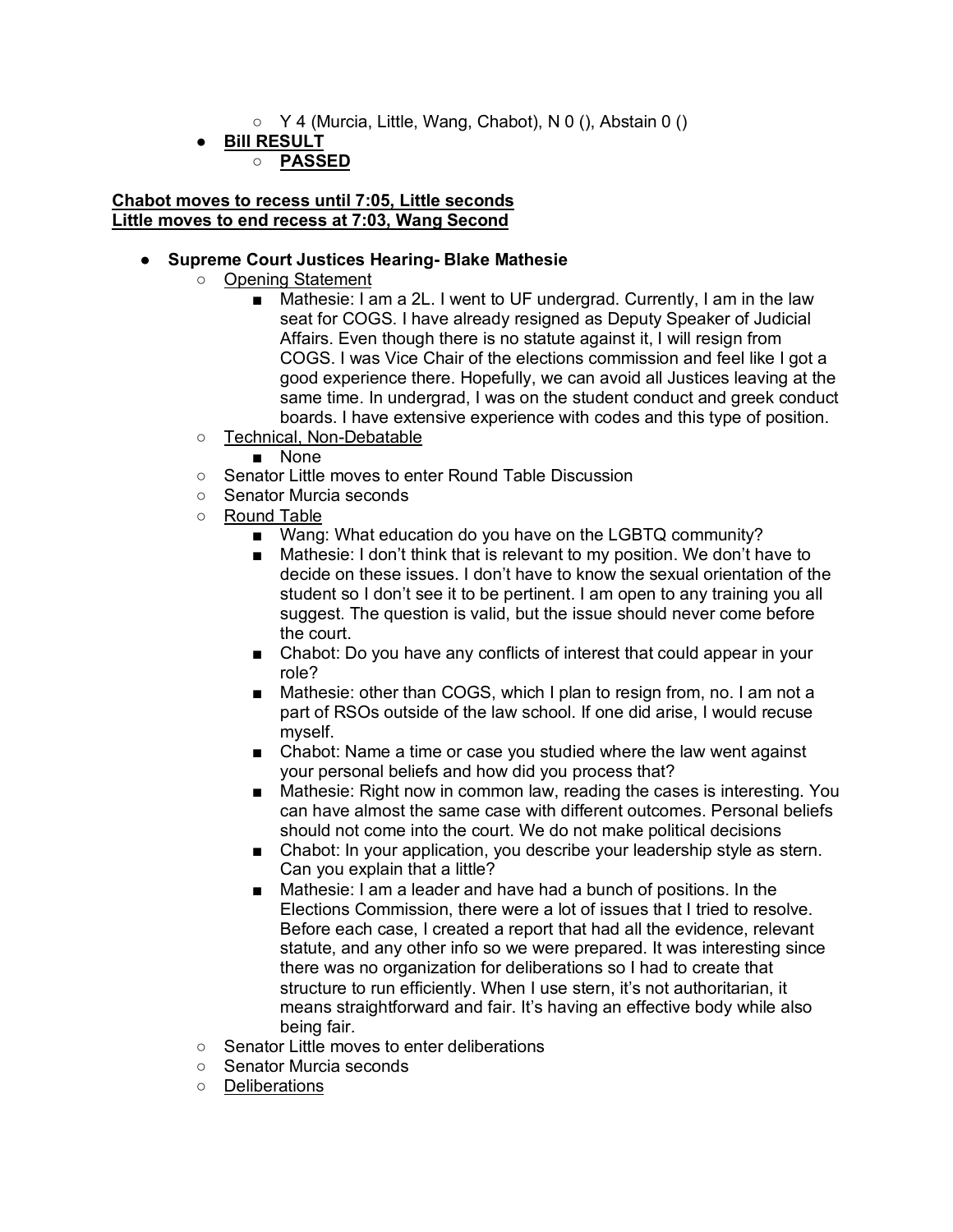- Wang: I think he is a very qualified candidate. He's been in SGA for a long time and doesn't allow his personal beliefs to get in the way.
- Murcia: I am concerned about LGBTQ+ awareness. We have had instances of misgendering on the stand. I am concerned that they would not know how to handle this situation. There seems to be a lack of knowledge. This could create an unsafe and unwelcoming environment
- Chabot: I am also concerned about social awareness but he seems to know the job well. I am torn
- Murcia: The job can be learned. Seeing the situation in person was awful and I want to prevent that in the future. This may not be seen often but still a huge concern.
- Little: I want to add that he was open to training. If we were to present it to him, it seems like he would be open. Didn't see him intentionally trying to be disrespectful. Whatever measures we can take to help educate them would be best.
- Chabot: Can we encourage him to go through allies and safe zone training after the vote?
- Leckie: Sure
- Senator Little moves to forward the candidate
- Senator Wang seconds
- Closing
	- Mathesie: I appreciate your time and look forward to this position. I really enjoyed being on the Elections Commission and going through statutes. I believe that my extensive background in this field leads me to fairly interpret and apply the law.
- Vote
	- Murcia- Abstain
	- Little- Yes
	- Wang- Yes
	- Chabot- Yes
- **RESULT**

## ■ **Candidate passes**

## ● **Supreme Court Justices Hearing- Julie Anne Ducey**

- Opening Statement
	- Ducey: Thank you for being here and hearing me tonight. I applied to be on the court because I was previously on the Elections Commission. I came from a very small undergrad school, where I was a student senator. I think that being in a big community, there is so much you can do to help the student body. I feel like being on the Supreme Court is a great way to get experience and help the student body
- Technical, Non-Debatable

■ None

- Senator Chabot moves to enter Round Table Discussion
- Senator Murcia seconds
- Round Table
	- Chabot: Do you have any conflicts of interest that could appear in your role?
	- Ducey: Not that I forsee, I am a part of some RSOs but I don't foresee any problems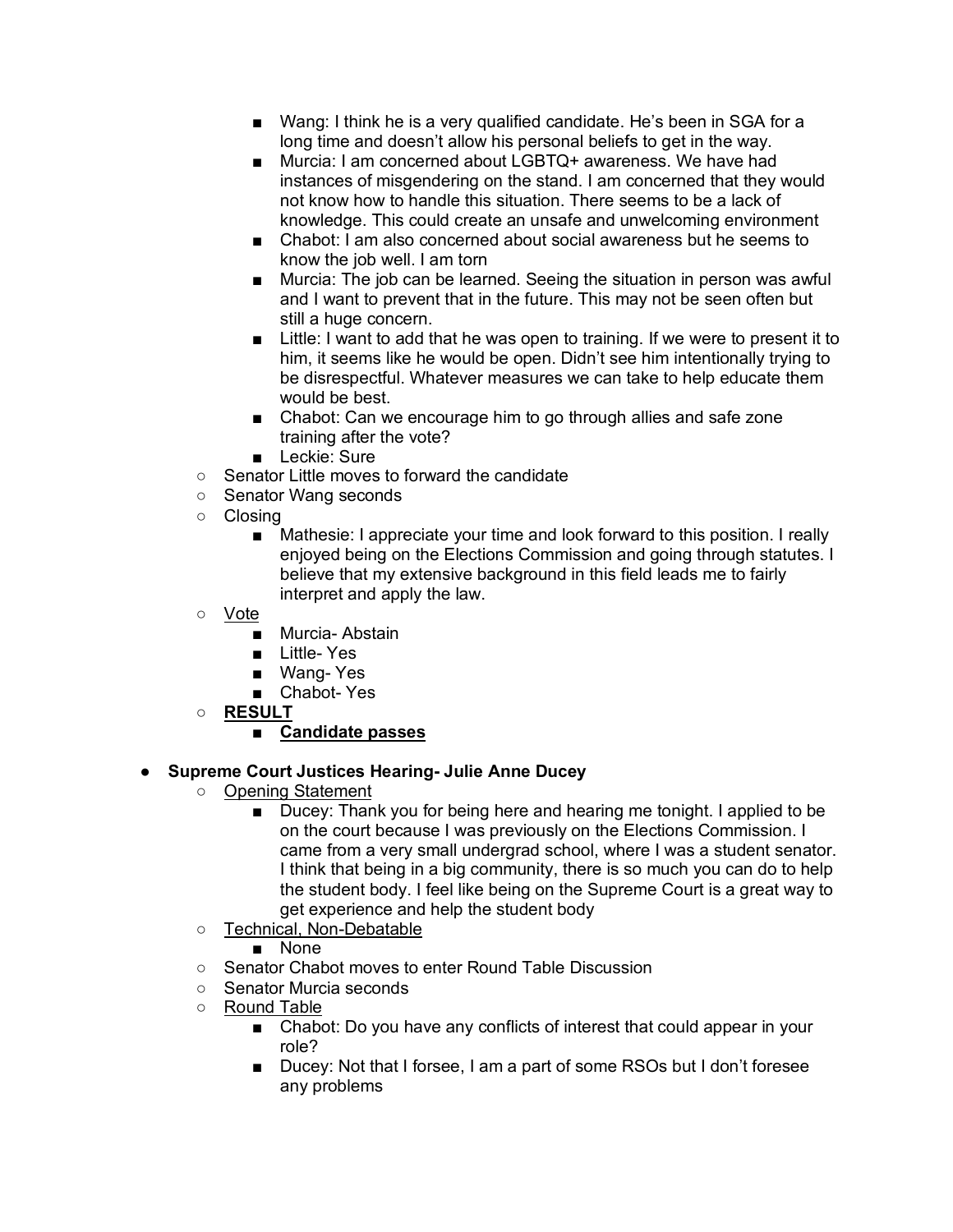- Chabot: Name a time or case you studied where the law went against your personal beliefs and how did you process that?
- Ducey: There haven't been a lot of cases where I disagree with the outcome. The role of the court is to not follow their personal belief but to make a decision based on the law and the facts. No one wants to go against their beliefs but the job of the court is to go based on the law and only consider that.
- Chabot: What is your approach to statutory interpretation
- Ducey: You have to think of the purpose behind the statute. Look at the language and context when it was made. You have to look at our laws as it pertains to student conduct and the situation in which it is applied.
- Wang: What does the word discrimination mean to you?
- Ducey: As humans, we are all equal. When someone is treated differently because of things they cannot control, that is discrimination.
- Wang: Are you familiar with Obergefell v. Hodges, and what would be your ruling on the case?
- Ducey: I would have been in the majority but I don't think that will pertain to the cases we hear in my position.
- Leckie: As the Chief Justice, you would be responsible for appointing officers within the Judicial Branch. Can you commit to filling those roles right now?
- Ducey: Absolutely, that was one of my goals from the EC that I want to bring over here. Being sort of separate from the main campus, I want to increase engagement in SGA in law students and fill all those positions, seeing how they haven't been in previous years.
- Murcia: If confirmed, what would be your evidentiary standard?
- Ducey: One of my goals would be to set that standard and enforce it. I want to do this collectively with the other justices based on our knowledge, and make sure that everyone knows what it is before stepping into the courtroom. We need uniformity.
- Senator Murcia moves to enter deliberations
- Senator Little seconds
- Deliberations
	- Murcia: I really like her. I was really satisfied with her answers. It would be great to see consistency in evidentiary standards and for people to know what it is walking in.
	- Chabot: I feel like she is very ambitious. She has good goals for establishing standards and other things we have been missing. She knows when to put aside personal beliefs and follow the law.
- Senator Wang moves to forward the candidate
- Senator Chabot seconds
- Closing
	- Ducey: Thanks everyone. I really support SGA and appreciate what you do. I think this is an amazing place that's full of community. I want to make it better for the future. I think that we have a certain duty and I am very excited for this position
- Vote
	- Murcia- Yes
	- Little- Yes
	- Wang- Yes
	- Chabot- Yes